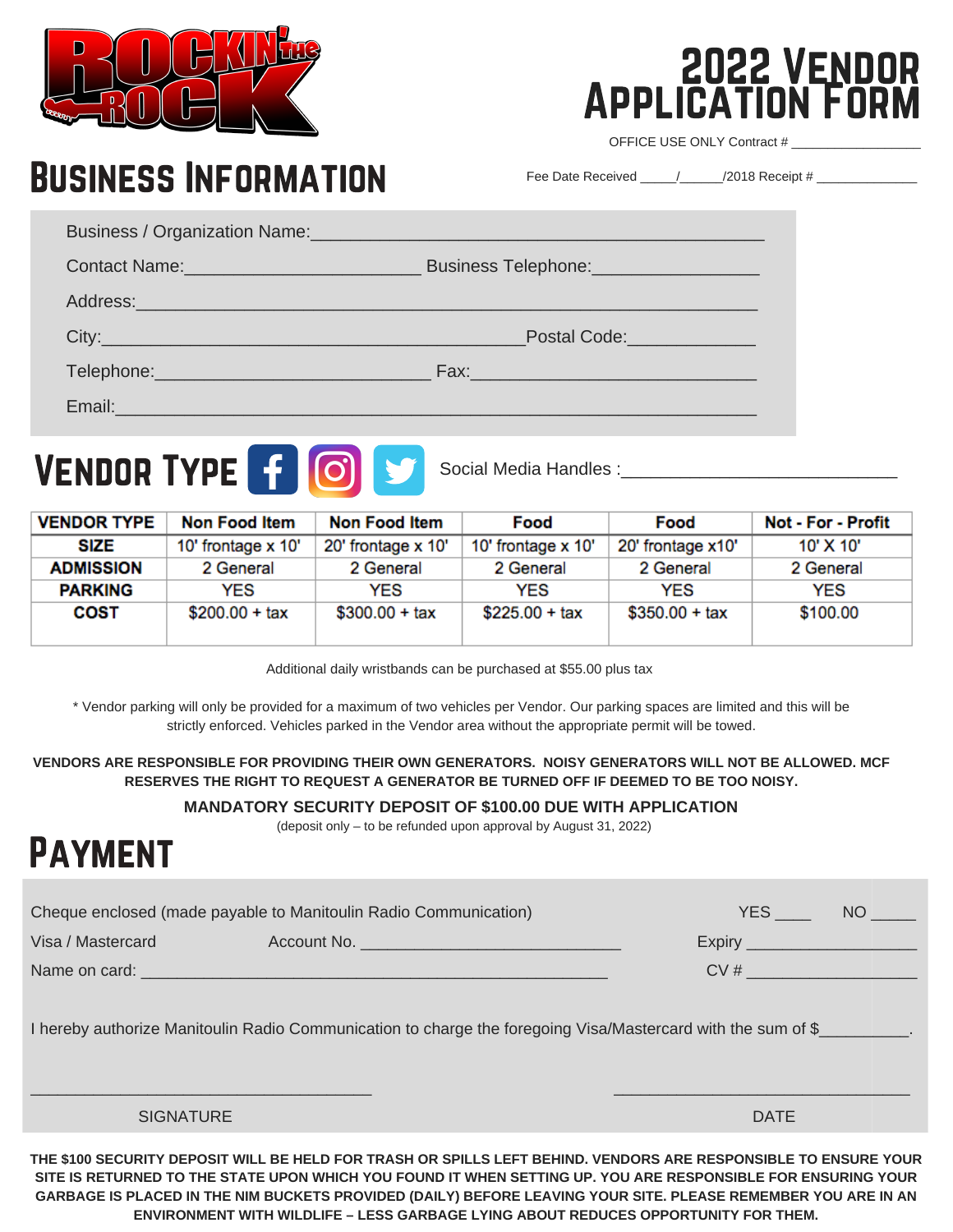# Facility Requirements

## 2022 Vendor Application Form

### **WATER**

Municipal drinking water will be available on the grounds in a large 250 gallon tank located close to the Vendor area. This will be provided FREE OF CHARGE to the Vendors only and will be set up Thursday early afternoon. Please note – this is municipal water from the NEMI Rec Centre. However, the organizers of Rockin' the Rock will not guarantee is potability. For safe potable drinking water, the organizers of Rockin' the Rock recommend you get the water from the Municipal Recreation Centre fronting on HWY #6 where Harbor View Road connects to Hwy #6. Large volume water can be purchased at \$1 per 100 Gallons (Loonies only) and low volume tap water is free.

### **LIABILITY**

The vendor hereby releases and discharges Rockin' the Rock, Manitoulin Radio Communication Inc., its Board of Directors and Staff, its employees and volunteers, as well as 2155000 Ontario Limited and Craig and Kelly Timmermans from any claim or demand for any loss, damage, injury or liability arising from the operation and display of the exhibit and concessions. The exhibitor further agrees to indemnify and save harmless the Rockin' the Rock festival, its volunteers, and its employees from any such claim or demand.

The vendor agrees to comply with all Rockin' the Rock rules, regulations and requirements in the operation of your display area. Rockin' the Rock may choose to terminate this agreement at any time if you choose not to abide by our policies. Rockin' the Rock reserves the right to make changes to this agreement as needed. You understand your entry fee shall not be refunded in the event that you do not attend or if all or part of the event is canceled due to fire, calamity or any other act of God, public enemy, strikes, statutes or ordinances or any legal authority or any other cause beyond our control.

**By signing this contract you acknowledge that you have read and understand the 2022 Vendor Application form & 2022 Vendor Guide and agree to all of the conditions.**

This information is being obtained for the purpose of operating a community festival. This information is considered to be available to the public under The Municipal Freedom of Information and Protection of Privacy Act, 1989.

 $\mathcal{L}_\text{max}$  , and the contribution of the contribution of the contribution of the contribution of the contribution of the contribution of the contribution of the contribution of the contribution of the contribution of t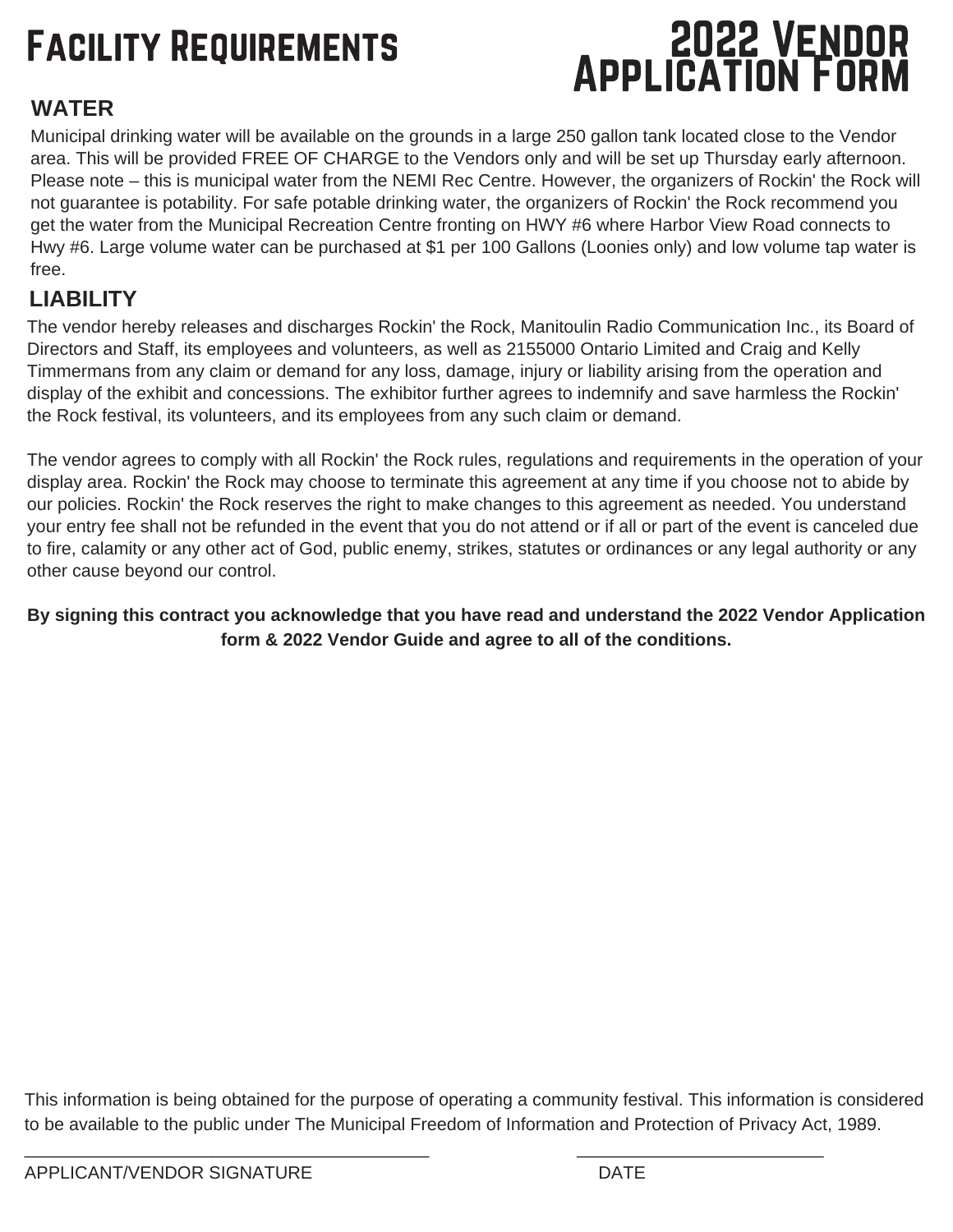

## 2022 Duplication Avoidance Contract

Name of Vendor Booth :\_\_\_\_\_\_\_\_\_\_\_\_\_\_\_\_\_\_\_\_\_\_\_\_\_\_\_\_\_\_\_\_

Contact Name:

Business Telephone:

#### **All vendors:**

It is important for the success of both Rockin' the Rock and all the vendors that the vendor area has something available for everyone.

With this is mind, we are asking all vendors to commit to selling a set list of items. This requires that vendors sell only what is detailed below. This provides a better selection for those in attendance and does not create a competition between Vendors. The intention here is to ensure everyone does well.

Thank you for your cooperation.

#### **LIST OF ITEMS AND PRICING FOR SALE AT THE 2022 ROCKIN' THE ROCK:**

| <b>ITEM</b> | <b>BRAND</b> | COST |
|-------------|--------------|------|
|             |              |      |
|             |              |      |
|             |              |      |
|             |              |      |
|             |              |      |
|             |              |      |
|             |              |      |
|             |              |      |
|             |              |      |
|             |              |      |
|             |              |      |
|             |              |      |
|             |              |      |
|             |              |      |
|             |              |      |
|             |              |      |
|             |              |      |
|             |              |      |
|             |              |      |
|             |              |      |

I herby agree to sell only the items listed above at the 2022 Rockin' the Rock;

Print Name:

Signed: \_\_\_\_\_\_\_\_\_\_\_\_\_\_\_\_\_\_\_\_\_\_\_\_\_\_\_\_\_\_\_\_\_\_\_\_ Date:\_\_\_\_\_\_\_\_\_\_\_\_\_\_\_\_\_\_\_\_\_\_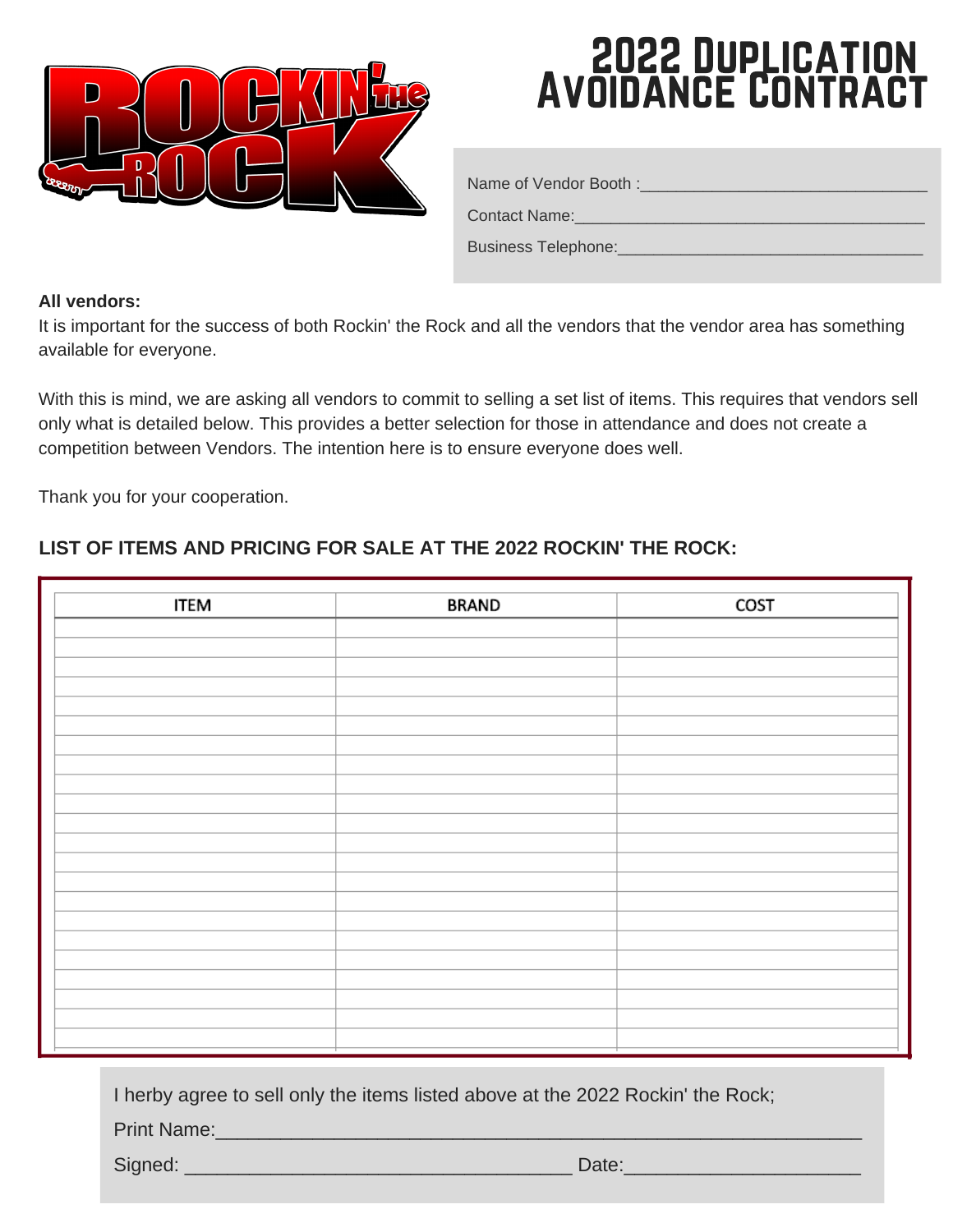

## 2022 VENDOR Guide

#### **ROCKIN' THE ROCK VENDOR GUIDE All vendors are to read the following information carefully.**

### **TIMELINE**

### **SET UP**

- Vendor "load in" is set for Friday, August 5th 9:00am 3:00pm. **YOU WILL BE GIVEN A DESIGNATED TIME TO SET UP. When completing the application kindly provide us with a desired time as we will do our best to accommodate.** Please give yourself enough time to get your display area set up. **Late setup will not be allowed.**
- Display area must be completely set-up, open, and ready for business when the event gates open (Friday, August 5th at 4:30pm; Saturday, August 6th at 4:30pm.

#### **SCHEDULE**

- Festival schedule is Friday, August 5th from 4:30pm until 11:30pm; Saturday, August 6th from 4:30pm until 11:30pm.
- *\* All vendors should have area adequately staffed during festival schedule and area must have an employee present at all times.*
- Remain set up and open until the last show finishes and the crowd leaves

### **BREAK DOWN**

- Early breakdown will not be allowed
- Vendor display area must be left clean and in good condition
- All material that was set up must be removed including all garbage no later than 7:00 pm, Sunday, August 7th

### **VENDOR POLICIES**

- Vendors must exhibit within contracted space
- Vendors must have a professional looking display and display area
- vendor area Only approved items that were submitted in the 2022 Vendor Application Form will be allowed in

Vendors are responsible for any extra charge of the removal and clean up their vending space including garbage and disposal of food items including grease. Such charge to be a minimum

- of \$100.00 (Security Deposit)
- Do not disturb or annoy festival attendees
- Do not sublet vendor space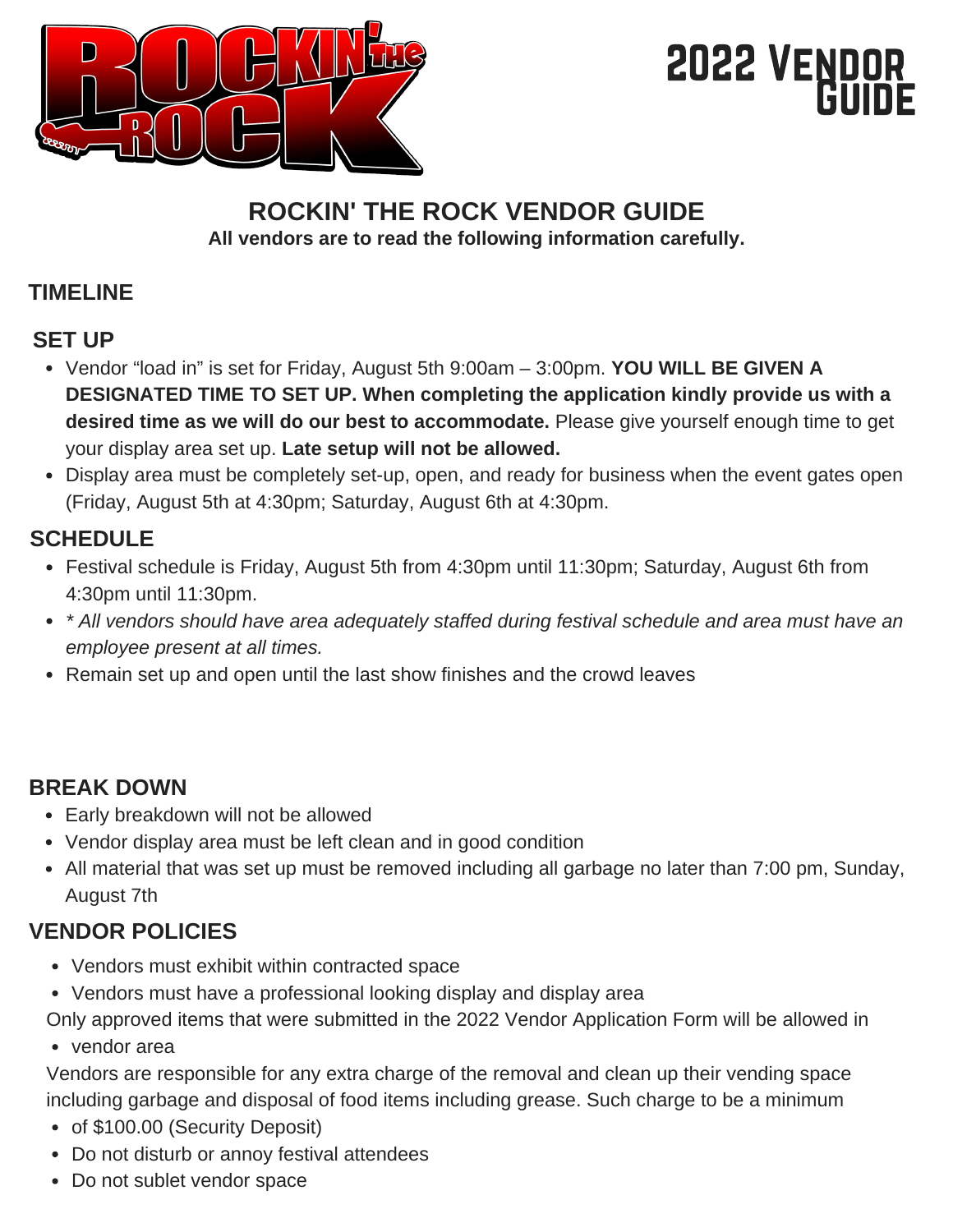

## 2022 VENDOR Guide

#### **VENDOR RESPONSIBILITES**

- Management and hiring of all cashiers & salespersons.
- Management of all cash transactions.
- Obtaining proper insurance and related business/health unit permits.
- Any damages to the Rockin' the Rock grounds as a result of vendor's operation and display.
- Must supply own display tent, power and accessories as needed.
- Tents and structures must meet building codes and fire regulations.
- Must adhere to all health and safety regulations.

### **VENDOR LOCATION**

Vendor display locations are allocated based on time and date of application approval and the type of product that is being sold/displayed, and if the vendor has purchased more than one space. Vendors are not guaranteed a display area until notification of application acceptance. Rockin' the Rock reserves the right for placement of the Vendor booth and to reject any applications received.

#### **INSURANCE**

Upon receipt of confirmation by Rockin' the Rock that you have been accepted as a vendor, you will be required to provide a general liability Insurance Certificate in the amount of \$2,000,000 naming 2155000 Ontario Ltd., Manitoulin Radio Communication Inc. and Rockin' the Rock as additional insured. This certificate must be provided by June 15, 2022. Failure to provide the certificate may result in Rockin' the Rock cancelling your display area, and you will not be entitled to a refund of any monies paid by you.

FEES \*\* CHEQUES AND CREDIT CARD CHARGES WILL ONLY BE PROCESSED UPON APPROVAL OF COMPLETED VENDOR APPLICATION. \*\*

- Event is rain or shine and no refunds will be issued based on weather or turnout.
- Vendors are required to include a cheque or credit card number of the total cost of the vendor
- space(s) with the vendor application made payable to Rockin' the Rock. Applications are on a first come first served basis. Space is limited.
- All charges will be processed upon approval. The Vendor will be notified immediately. No refunds will be issued after July 1st, 2022. Refunds prior to July 1st, 2022 are subject to a \$30.00 administration fee.
- If vendor must close exhibit for any reason during the festival, Rockin' the Rock will not reimburse any fees.

#### **ROCKIN' THE ROCK, MANITOULIN RADIO COMMUNICATION INC. AND 2155000 ONTARIO LTD. ARE NOT RESPONSIBLE FOR THE FOLLOWING:**

- Equipment used in operating a display area during the event including tables, chairs, tents (weights to tie down tent), lighting, maintaining and removing display area materials, leftovers and trash.
- Rockin' the Rock, Manitoulin Radio Communication Inc. and 2155000 Ontario Ltd., its Board of Directors, Staff and volunteers assumes no responsibility for any loss the Vendor may suffer.